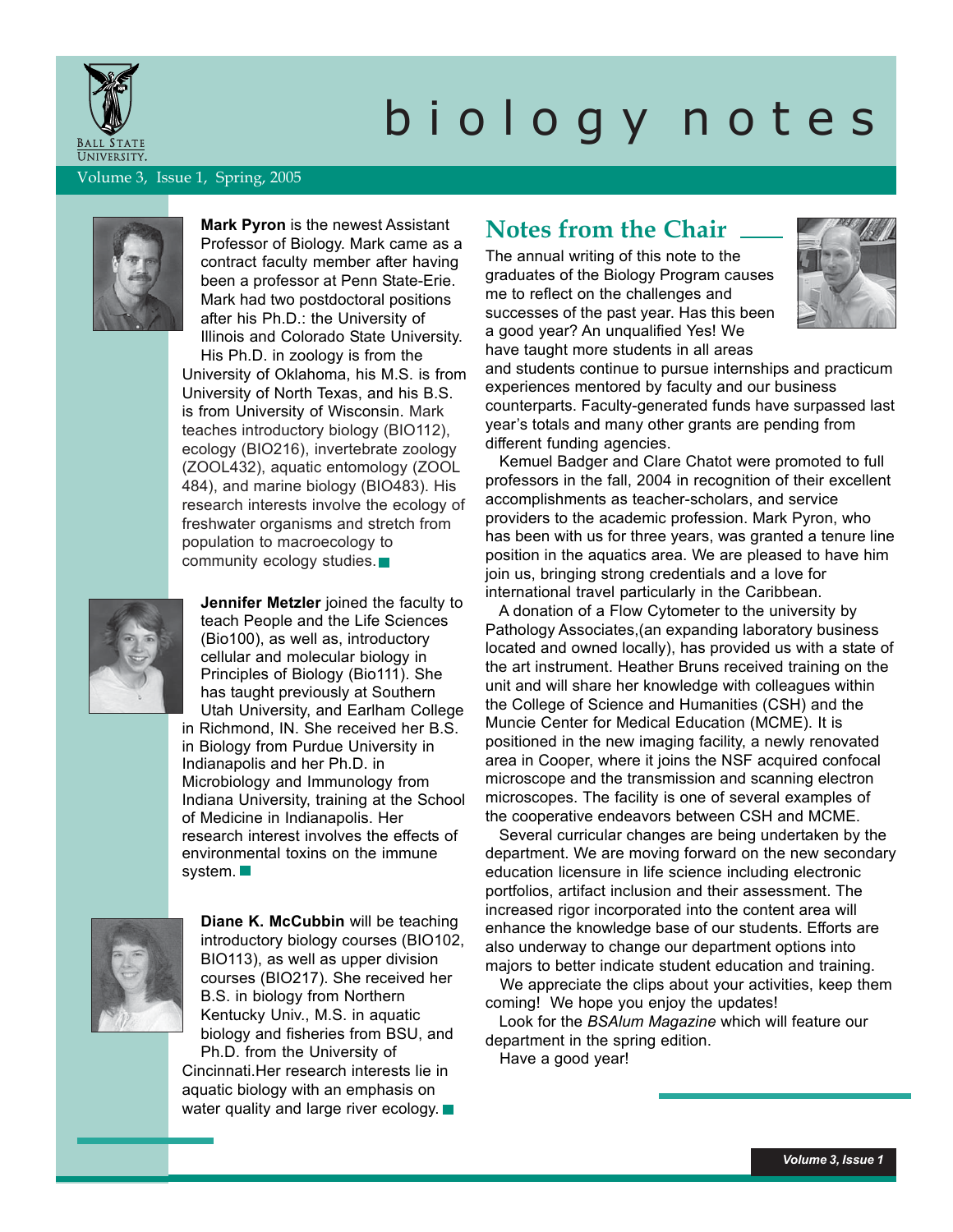# **Alumni interviews. . . . .**

*Editor's note.* Recently we interviewed several graduate program alumni for *biology notes*. Here are responses from three of our recent graduates. Chad Hoefler, M.S. , 2000; Audra (Carroll) Lee,

and Michael Rutledge, Ed.D., 1996.

#### *Describe your present position, including length of time held, and what you enjoy the most / least.*



**Chad:** I am a Ph.D. candidate at the University of Massachusetts. I am a behavioral ecologist, and my research involves space use and the mating system of a species of jumping spider. As a Teaching Fellow, I teach a course entitled *Insects and Human Society* with over 600 undergraduates enrolled. I will graduate in May 2005 (fingers crossed), and I am actively pursuing faculty positions.

 I have enjoyed most the autonomy that my graduate advisors have strongly encouraged. This has made grant writing, designing and implementing research, publishing in refereed journals, teaching, and mentoring undergraduates all the more rewarding. I also greatly enjoy the camaraderie held by my graduate student and faculty colleagues.

 What I enjoy least as a graduate student are the humdrum, often repetitive tasks associated with the above. But instead of laboring on the mundane, I simply view it as a small trade-off for the freedoms for which I have been afforded: it is a trivial price to pay.

**Audra:** What I enjoy most is two-fold: 1) being involved in the theory behind a project and its' design, and 2) getting a much sought after and difficult to obtain result. Those are the times that make all of the hard work and dedication worth it. I worked for 3½ years as a Research Analyst at a Duke University Medical Center lab studying normal cerebellar development and the brain tumor medulloblastoma. My research largely focused on identifying and characterizing neural stem cells in the postnatal cerebellum, helping understand both normal development and tumorigenesis. My work is currently under consideration at Nature Neuroscience. I then left to accept a position as a Research Associate at the University of Pittsburgh, McGowan Institute for Regenerative Medicine. I will be working initially on identification and characterization of cancer stem cells in the liver. Our lab will also study normal stem cells and their use in whole-organ regeneration efforts. In fall 2005, I will begin a Ph.D. program at the UP School of Medicine Interdisciplinary Biomedical Graduate Program.

**Michael:** I am an associate professor of Biology at Middle Tennessee State University. I have been at MTSU for nine years, joining the faculty after earning my doctorate at Ball State University in 1996. I coordinate and teach a general biology course for nonmajors and also teach a biology course designed for education majors. My research focuses on evolutionary biology education and



the nature of science as a method of inquiry, as well as on the effectiveness of student-centered activities in promoting meaningful learning. I enjoy the mix of teaching and research but find committee work a challenge—does anybody like that stuff?

#### *How important was your graduate school research and degree? Any advice to current or prospective graduate students?*

**Chad:** I am very proud of my graduate research and M.S. degree from Ball State. I can't state it strongly enough how well it prepared me for my doctoral work. The experience of posing and thinking deeply about biological questions, designing experiments, conducting statistical analyses, and publishing results placed me ahead in the Ph.D. game.

 The best advice that I can offer anyone interested in a graduate degree in biology is to identify a track of research that genuinely interests you, then shop for a graduate mentor that fosters an environment of unbridled support and independence.

**Audra:** My graduate research and M.S. degree were integral to my ability to work in a research oriented position after graduation. The level of training I received under my mentor was invaluable. I was much more qualified to understand the basic concepts of research techniques, apply those concepts to the bench, and to troubleshoot projects that weren't working compared to individuals coming from other, even big-name schools. However, I must state that depending on "what you want to do for the rest of your life,"



serious consideration to which degree you pursue is key. I would highly recommend the M.S. graduate program at BSU to any student, provided that they know they do not want to pursue a cell/molecular Ph.D. eventually. If a doctoral degree is in your sights, you might want to enter that program directly, or at least find out more about it before deciding to get the masters degree first. Research the possibilities, including talking to people within the field about the jobs available upon completion of each track to make sure they fit what you want to do on a daily basis. Professors, grad students, lab personnel, and industry contacts of any sort can provide you with the various perspectives you may need, and possibly even opportunities for internships for hands-on experience.

**Michael:** Biology education is an emerging specialization and Ball State University is one of the leaders in this area. I have found that my experiences at Ball State have well-prepared me for the challenges of academia by fostering my development as a scholar as well as a teacher.

#### *What did you enjoy most about your BSU experience?*

**Chad:** Although my words fall short of adequately describing how much I enjoyed the Biology program at B.S.U., as I reflect upon my experience, I am still deeply touched by the benevolent attitude collectively held by the department faculty. I felt both challenged and supported at all times. Likewise, the graduate student population was as diligent as they were amiable and entertaining: a good time was had by all. But, at bottom, I enjoyed most the relationship that I had with my advisor; he never let me sink, and he only encouraged me to swim.

**Audra**: My experience at BSU was very positive, and the one thing I enjoyed the most was the close-knit atmosphere among the students, and the professors as well. It is a mid-sized institution with all of the benefits thereof, but has the feel of a much smaller university or college. I always felt at home here, whether I was in the lab or out on a late-night adventure with my friends.

**Michael:** I value the range of experiences afforded to me during my time at Ball State. The program allowed me to combine interests in evolutionary biology, science education, and the philosophy of science, and to interact with outstanding faculty in each area.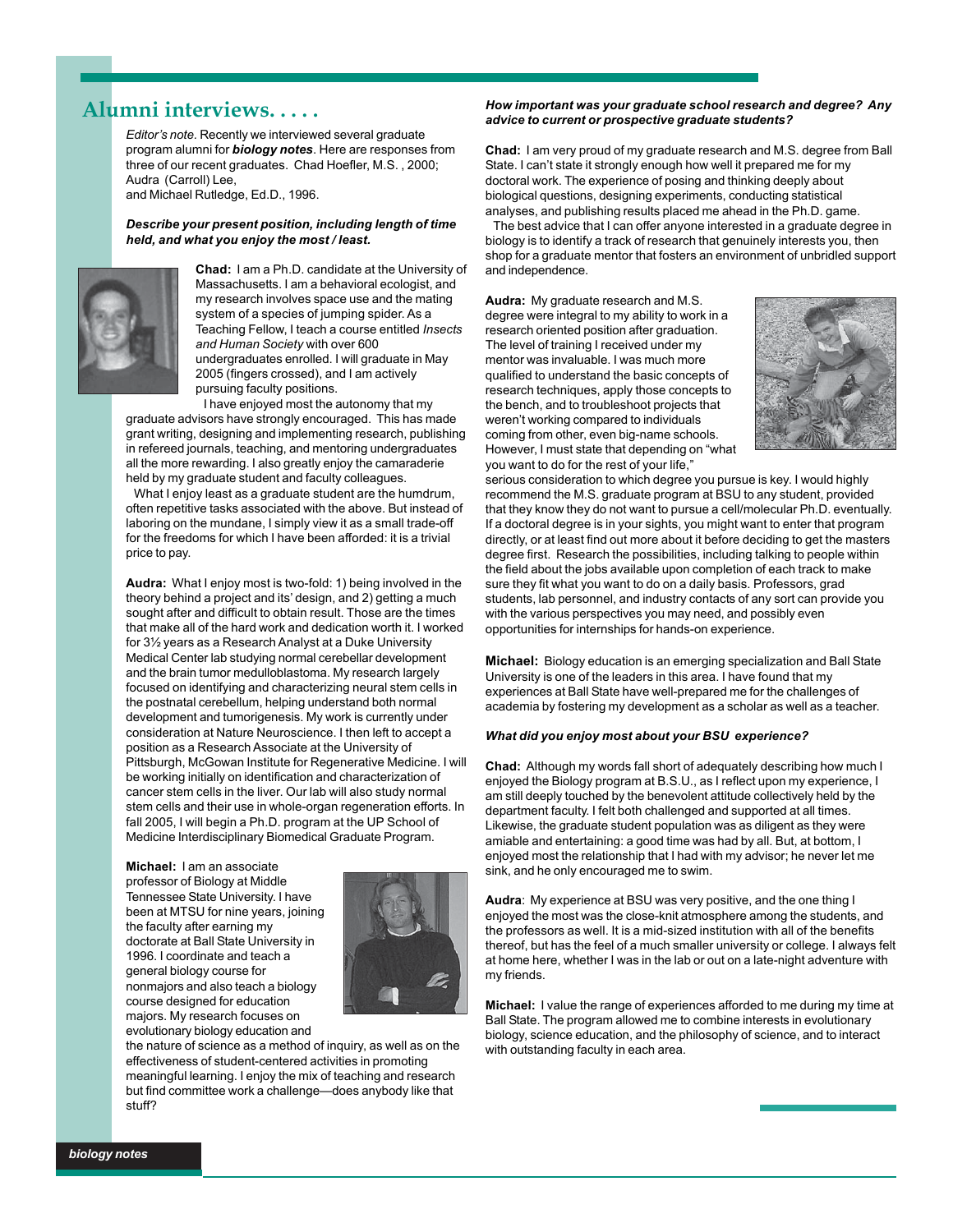Ball State's student sub-unit of the **American Fisheries Society** has been getting involved in 2004-05. After finishing a productive 2004 spring semester by attending the IN AFS meeting and cleaning their adopted stretch of the White River; students jumped into activities by attending the National AFS Meeting in Madison, WI. The members have continued to conduct business, as well as continual preservation of their portion of the White River. Concluding the semester was the Midwest Regional Fish and Wildlife Conference with two graduate students, Steve LaBay and Jamie Lau, and one undergraduate student, Cassie May, representing the society with their fabulous research presentations. The students worked hard to acquire donations, which were raffled to raise funds for future meetings and professional excursions. In 2005, BSU AFS members plan to host professionals at meetings, attend the Indiana AFS Meeting, start a mentor fishing Program with the Boys and Girls Club, and hold the Fish Olympics.

The **BSU Student Chapter of the American Society for Microbiology (BSUASM)** is a growing group of undergraduate and graduate students from several departments in our College, and is the only student ASM chapter in Indiana. The latest issue of the Indiana Branch of ASM Newsletter includes a piece on BSUASM. During December, Dr. Max Wu presented a research seminar entitled "Developing a multivalent vaccine for group B meningitis." Dr. Wu is a Captain in the U.S. Army and discussed his research program at Walter Reed Army Institute of Research in Silver Spring,MD. Students and faculty from Ball State, Anderson and Taylor Universities, Ivy Tech State College/Muncie/Anderson/Marion, and employees at Ball Memorial Hospital were invited to attended this high-profile seminar. BSUASM is planning a series of on-campus speakers for spring semester, and a number of community service activities.



**The Wildlife Society** at Ball State University has been very active this year. Last fall, they continued the tradition of volunteering at Great Cats of Indiana. After a hard day of cleaning cages and other odd jobs, they were permitted to romp with a baby Bengal tiger.The owner and proprietor of Great Cats will be invited to attend the annual

Earth Day celebration and educate the public on his rehabilitative work and allow an up-close view of his tenants.

 Proposed future projects include making and placing blue-bird boxes along the Cardinal Greenway, a night-hike owl-calling expedition, a mist netting and birding excursion, and a First-and-a-half Annual Telemetry Competition.

**Student Club News... The Biotechnology Journal Club** includes faculty, graduate, and undergraduate students who meet to discuss recently published research articles. Article discussions are student-led, focusing on critique of the research design and findings significant to biotechnology. The group enjoys food every week provided by a Lilly II grant.

### The **Cardinal Association of Science**

**Teachers (CATS)** has been awarded an official student charter from the National Association of Science Teachers. The group attended a regional NSTA conference in Indianapolis in November and is planning several educational outings for this semester, including a trip to the Minnetrista Cultural Center to visit the Hubble Space Telescope exhibit and a day at the NASA Challenger Center in Brownsburg to take part in a simulated space shuttle mission.

The **BSU Pre-Med/Pre-Dent Club** has been busy this fall semester with two very successful blood drives for Ball Memorial Hospital, a very interesting panel discussion with several local physicians participating, production and delivery of Christmas cards for one of the local nursing homes, and an exciting tour of the new ER facility at BMH followed by a discussion with some of the ER physicians. They look forward to a spring term filled with professional and service activities for the health professional majors.

The members of the **BSU Chapter of the Timmy Foundation** have been busy raising funds to purchase supplies for the trip to Quito, Ecuador over Spring Break. They are also actively involved in collecting donations of personal hygiene supplies and over the counter medications from students in the dormitories. This trip has been a new challenge as this is their first solo trip. Last year they were joined by some students from Purdue. In all, twelve students from Ball State and a dedicated group of doctors, dentists, nurses and pharmacists will participate. We wish our students well on their medical mission trip.

The newly formed **Genetics Club** is looking for members and plan discussions, tutoring, field trips, movies, guest speakers, and special events all focusing on the exciting fields of genetics and biotechnology today. This is a great club for genetics majors, students in the biotech program, and all molecular biology enthusiasts.